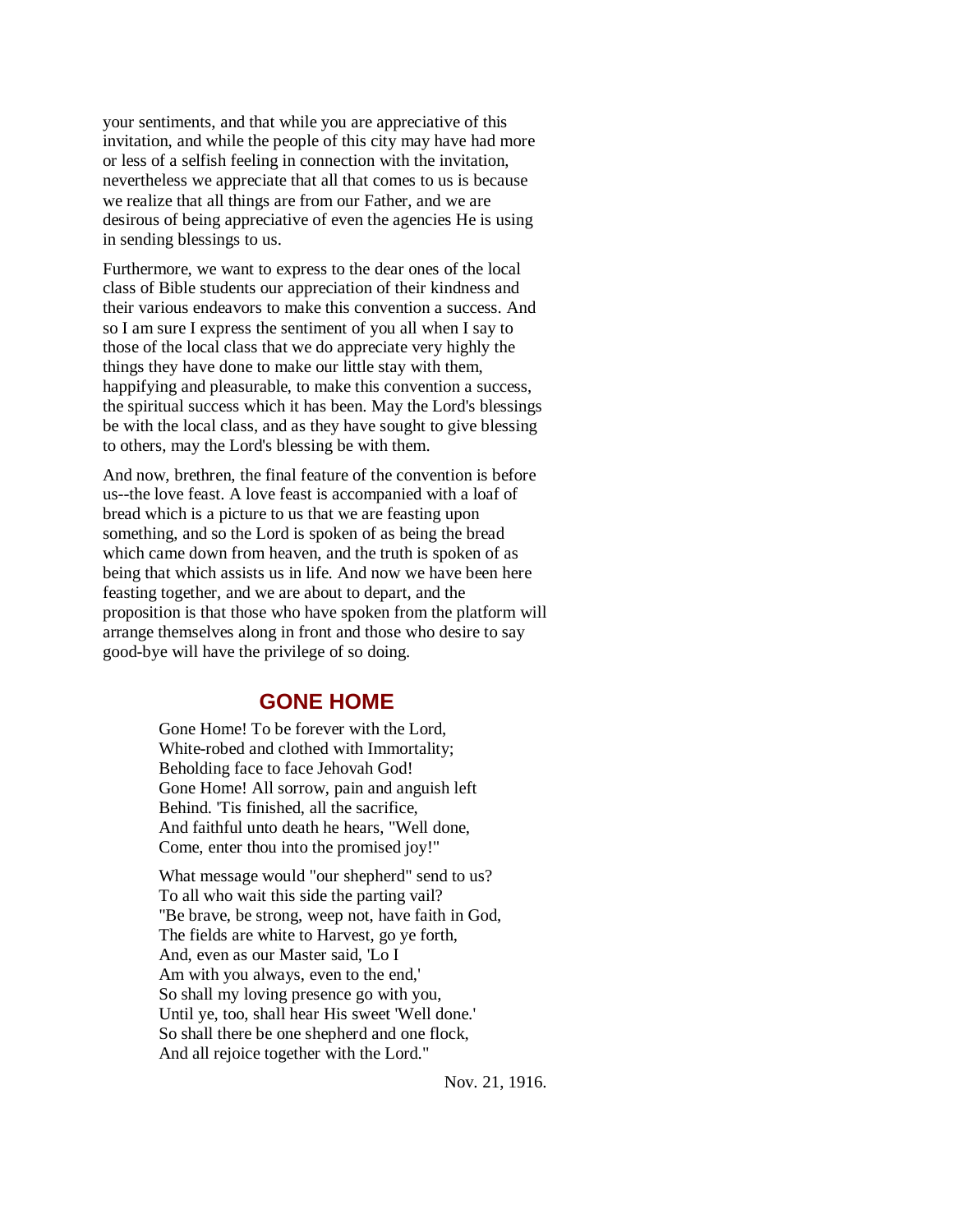#### GERTRUDE W. SEIBERT.

(This poem was written two hours after notice of Brother Russell's death.)

====================

CR504

# **PASTOR RUSSELL PASSES THROUGH THE GATES OF GLORY TUESDAY, OCTOBER 31, 1916**

 $=$ 

# **PASTOR RUSSELL BEYOND THE VEIL**

We were startled early Tuesday morning by being shown a newspaper reporting the death of Pastor Russell the day before. Later we received a telegram from Bro. Sturgeon to arrange for the transfer of the body from one station in Chicago to another. This was enough to prove conclusively that the early newspaper report was correct.

We at once made the necessary arrangements for the transfer of the body and also decided to accompany the remains to New York, and also to be with our dear Bro. Sturgeon on the balance of his sad journey. The strain upon him had been a hard one, and we were glad to be with him.

Having followed Pastor Russell in life, in the sense that we have alwys recognized him as the chosen leader by our Lord, and in the sense of following him, even as he followed Christ, we were glad to follow him in death through the various funeral services, and finally to the tomb, the last resting place of his mortal remains.

It is our determination, by the Lord's grace, to still follow him in glory, for we realize that he has now attained that for which he was apprehended, having received the glory, honor and immortality of the divine nature, and to which we too may attain, if faithful unto death.

We would be pleased to include the proceedings in this report of the funerals, etc., but as the Dec. 1st issue of the Watch Tower will give all this information in detail, we do not feel it necessary to repeat it here.

However, on Sunday night, Nov. 12th, the Chicago Class held a Memorial Service, at which it was my privilege to speak, and as many have requested a copy of it, I include it in this 1916 Report as the tribute of respect from the Chicago Church to the memory of Pastor Russell.

==========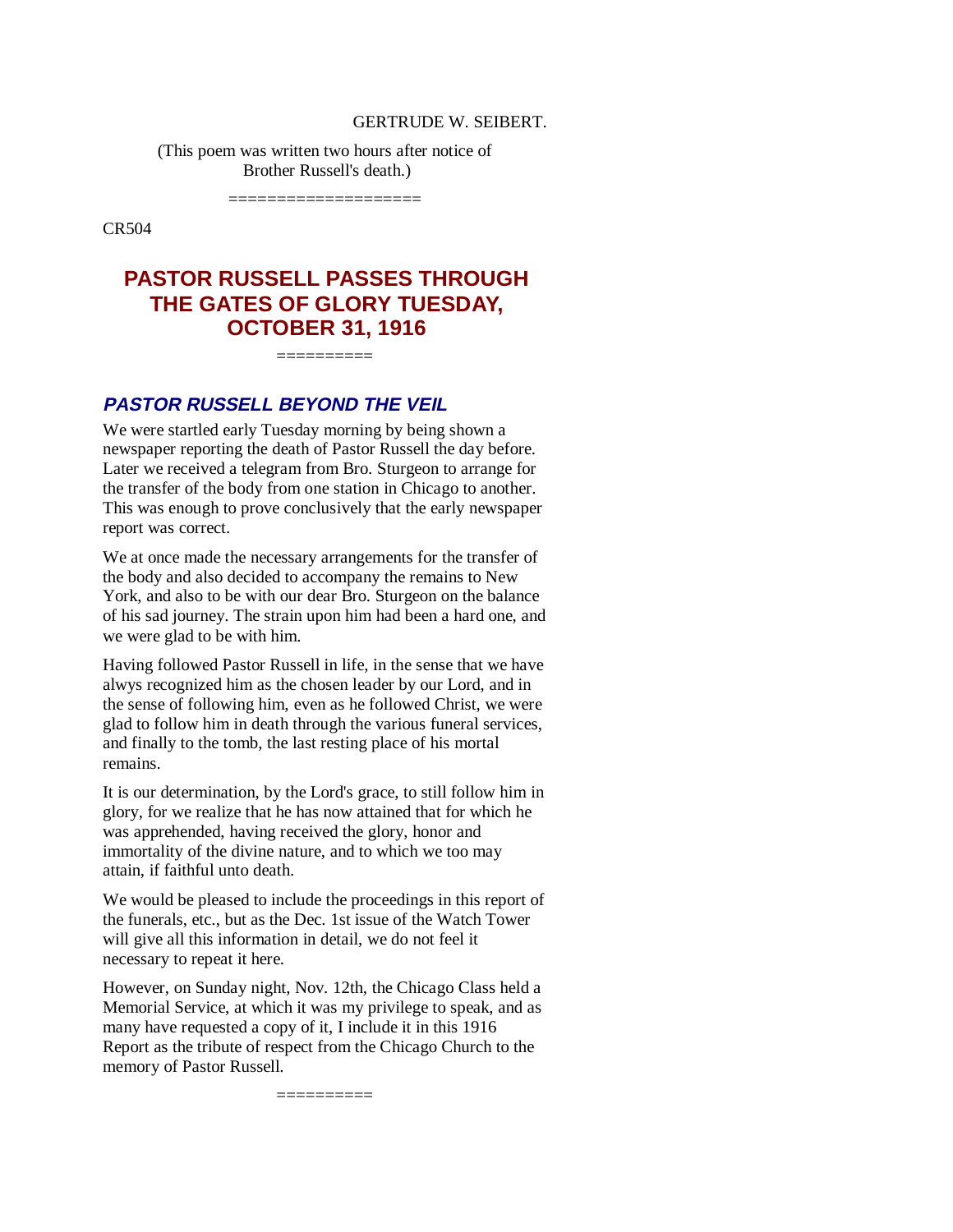#### **Synopsis of Remarks of Bro. MacMillan**

#### **at the New York City Temple, Sunday Morning, Nov. 5, 1916**

DEAR friends, I feel quite sure that I am speaking for the dear ones gathered here when I say that the English language contains no words to express our feelings at the present time. Our minds have been perplexed. We have been happy; we have been sad; We have been solemn; we have been glad. We realize that the dearest friend that we have had on earth has been taken away from us, and our dear Heavenly Father who doeth all things well, took him at the proper time. And still we wonder whether his work has been finished on earth or not. We wonder as to who will carry on the unfinished work; how will it be done; will the Bethel and the Tabernacle continue as in the past?

I am very glad, dear friends, to be able to make a few explanations at this time to perhaps relieve your minds and comfort your hearts. We know that all this work has been directed of the Lord. When the due time came to accomplish a certain work in the end of this age, as our dear Redeemer informed us, a servant would be raised up and would be put over that work. We have no doubt concerning who that servant was and concerning the work that was done under his direction. We have no doubt as to who is acting at the present time as President of these United States, because we know who is presiding over the Union. In the same sense we could have no doubt as to whom the Lord has selected to be His servant to direct His work in this harvest time, for the dear one who did it so wonderfully well has been known to us all and loved dearly by every one of us.

To convince you that he was aware that the end was quite near, I will say that some months ago, after the Newport convention, our dear brother was very ill, but loyal and courageous as always he would not admit it. But his poor weak body would not respond to his determined mind. He had remained in his study for three days. On the fourth day he called me up, and came up out of his study and asked me a very strange question. He said, "Brother, are you as deeply interested in the truth as you were in the past?" I looked in astonishment. He said, "Brother, I am asking you a leading question." He proceeded to talk about the work. He went into the various details of it. He was talking in particular about the smiting of the Jordan, which was so prominent a thought in his mind and so thoroughly possessed his very being. And he outlined the work in a general way and in conclusion asked me if I would like to come to the Bethel and be closely associated with the work there. The matter so overwhelmed me that I felt very timid about the reply. He said, "Go ask the Lord and give me your reply." And in process of time, through striking circumstances, I was led to believe it was the best thing to come to the Bethel.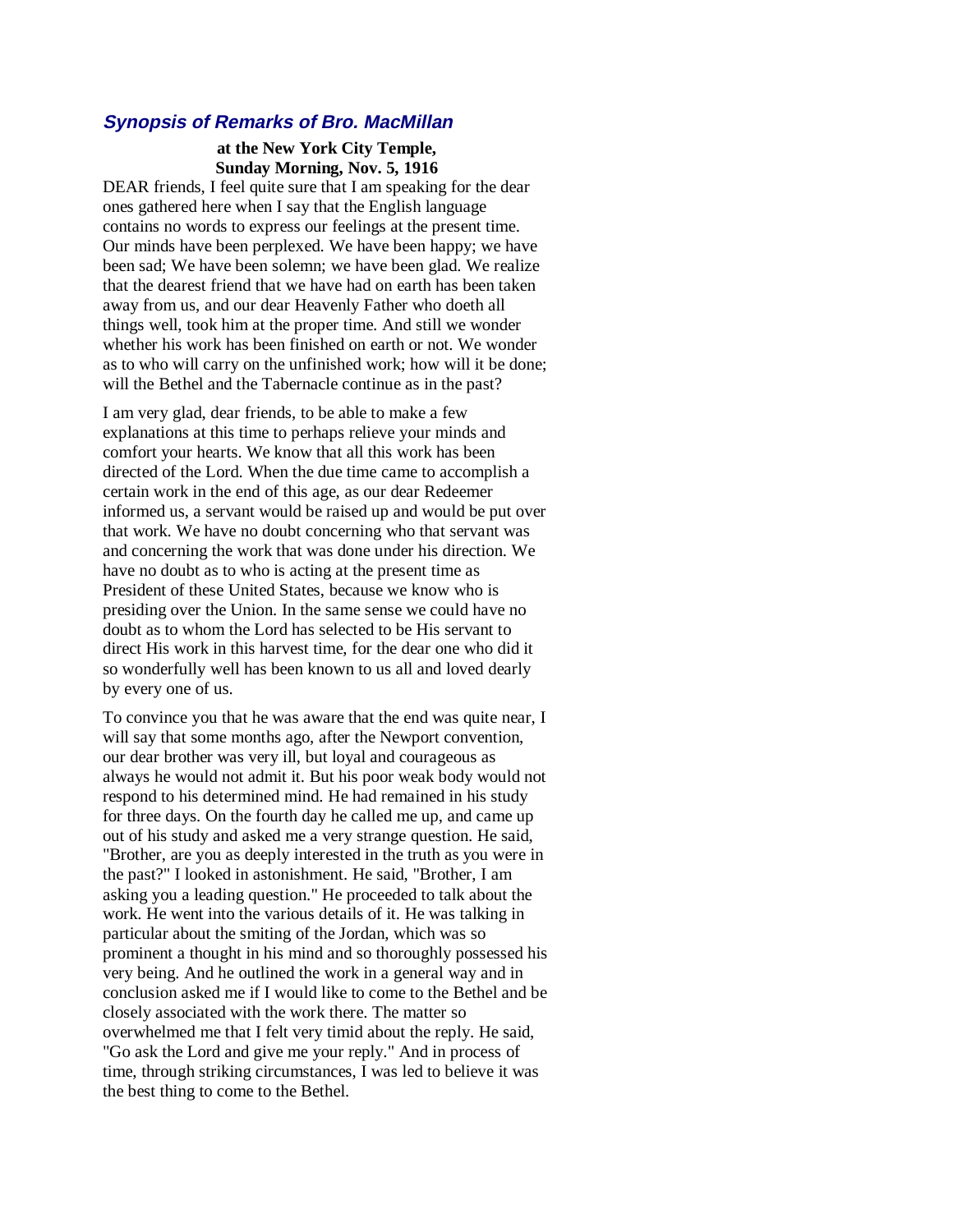He told me he was convinced his strength was ebbing away. He was so thoroughly weakened as a result of that spell after the Newport convention. He said, "Nevertheless, I have the work all organized and want it to go on, and I know it will." And a strange thing occurred--at least strange to my mind, when he was leaving on his last trip. We had a conversation the night before concerning various interests of the work. He asked me if I had any suggestions to make to improve the service at the Tabernacle and Bethel. He said he had not given the matter as close attention in the past year as in former years. And now, he says, surely a great work was about to be done. And I suggested what I thought would be a help.

On the morning he left he made a few brief remarks at the table, saying he would be away for a time and if nothing fails would get back to speak in the Temple, Sunday evening, November 5. He arose from the table and dismissed the friends with no further explanation. Immediately I said to him, "Brother Russell, didn't you forget something?" "No, brother, I have that all fixed." He passed me a bundle of letters, copies of letters, written to various brethren who were the heads of the various departments. As I read them over I was amazed at the wisdom that was displayed in the arrangement of the home and office. He invited me to accompany him to the depot in the taxi he rode over in. I told him what I thought about it. He said, "Brother, nobody can do anything without organization. We have one now, and the work should go on better than ever before."

So, dear friends, the one the Lord has placed over the work has gone, but he is still busy and not idle, for the Lord says that the works of those who die in the Lord follow with them. We are to continue the work he so wonderfully carried on. The only change will be this: instead of taking matters to our dear Brother Russell now to straighten out various details as in the past, we will now have to go to the Lord with our sorrows and troubles and perplexities. The arrangements concerning the Watch Tower will be announced

#### CR505

later. Sufficient matter has been prepared by our dear Brother Russell to keep the Tower running for a number of years. So we see, dear friends, how the Lord foresaw this and made every necessary arrangement. All that remains to be done now is to have the friends continue to co-operate with the arrangements left by our dear brother and that have been overruled by our "Daniel."

I am sure from now on things will be rather strange. But, dear friends, you and I are confronted with a serious proposition. You must accept one of two things: either that it was a mistake--that we cannot accept--or that our beloved Pastor's work on earth has ended and that we as members of the Body of Christ have been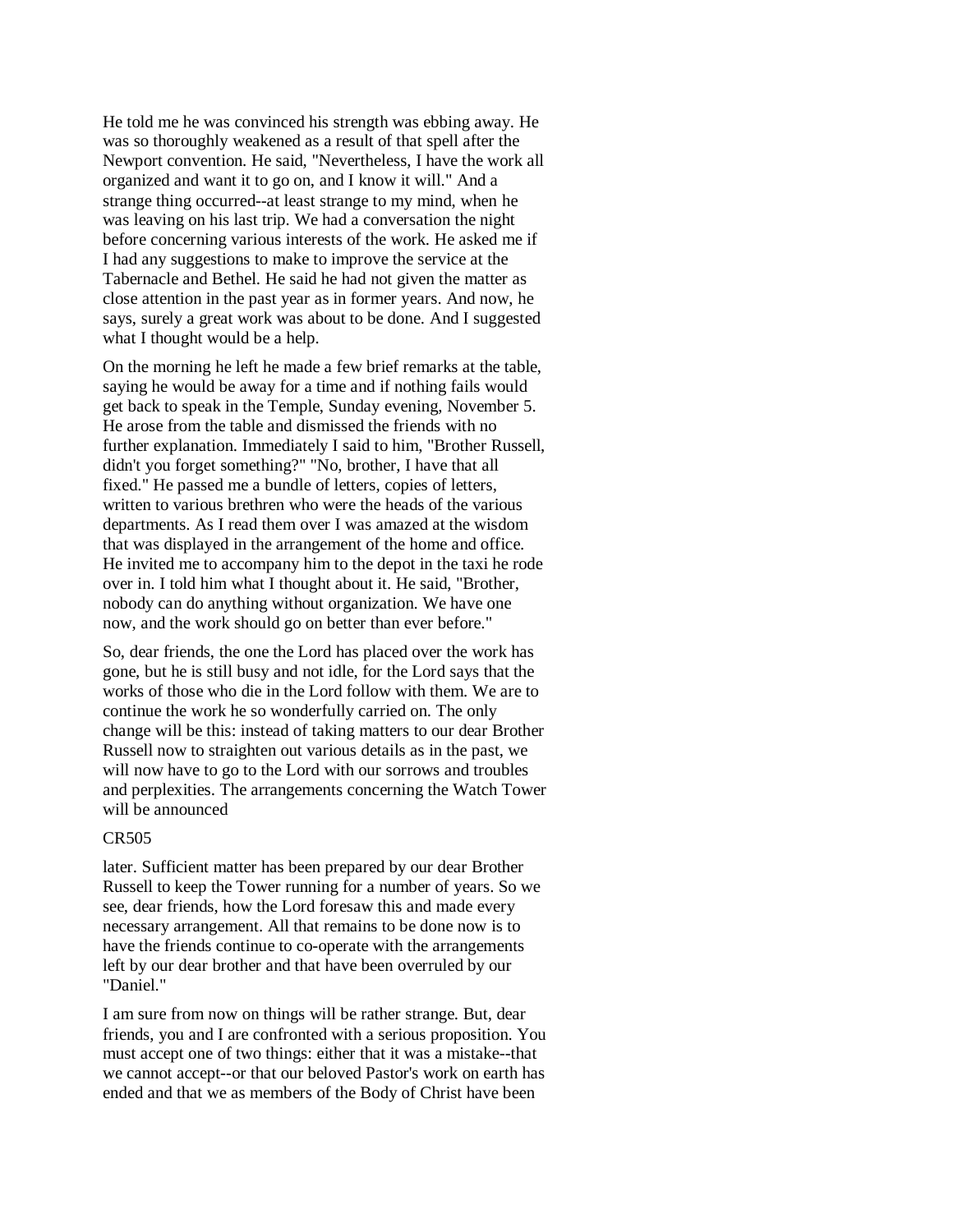borne by him until he was taken up higher and the work remaining to be done must be done by those instructed and helped by our dear brother. That very statement was made by him before he died: "Others will smite the Jordan and others will carry on the work."

Dear friends, I feel sure if there ever was a time to renew our determination it is at this very moment. Our Leader is not taken. Our earthly leader is gone. We will not lay down now. This is no time for that. This is the time for fortitude and courage and determination, to go on and complete the work, because we realize it is the Lord's work, and thus we will respect the wishes and memory of our dearly beloved Pastor.

We should not be surprised as we contemplate the situation now. The Lord tells us through the prophet (Zech. 13:7), "Awake O sword against my shepherd, and against the man that is my fellow, saith the Lord of Hosts; smite the shepherd and the sheep shall be scattered, and I will turn mine hand upon the little ones." You remember our dear Redeemer quoted that (Matt. 26:31), saying, "Ye shall all be offended because of me this night, for it is written, I will smite the shepherd and the sheep of the flock shall be scattered abroad." Oh, how perplexed and disheartened and sad the poor disciples were when the Shepherd was smitten! Why were they perplexed, sad and disheartened? Because the Lord said they would be scattered. And now, dear friends, the man that was his fellow (fellow-servant) has been taken away by the Lord. Are we to be scattered? No. Because the hand of Jehovah is to rest over the little ones at this time. There is no doubt, I am sure, in our hearts concerning the glorious consummation of the work so nobly begun and carried on on time.

CR505

(Clipping from Pittsburgh Sunday, Nov. 6, 1916)

====================

# **PASTOR RUSSELL HONORED AT BIER BY FOLLOWERS-**

Hundreds Attend Service for Prominent Bible Exponent in Northside Carnegie Hall--Many from other cities.

Followers of C.T. Russell, internationally known as "Pastor" Russell, gathered in the Northside Carnegie hall today, for funeral services of the celebrated Bible student. The assembly in the music hall was one of the greatest demonstrations seen here at the bier of a public character.

The body of the writer and lecturer, whose followers throughout the world are said to number 200,000, lay in state from 11 to 1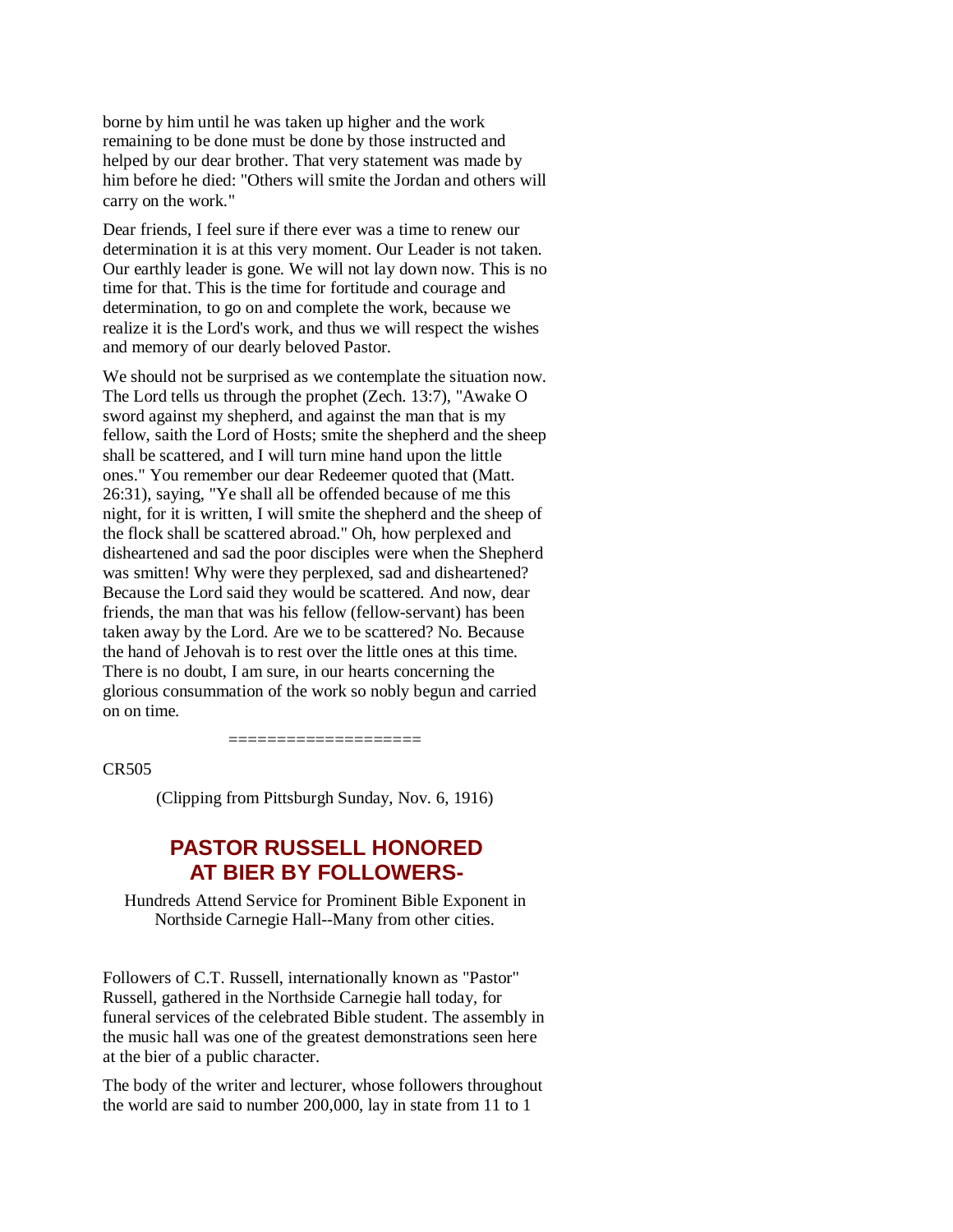o'clock, the arrangements having been carried out by the Pittsburgh branch of the International Bible Students' Association. At 2 o'clock the services began. The hall was packed to capacity.

Representatives of "Pastor" Russell's congregations from all parts of the United States were present at the services. A large number arrived here this morning from New York, forming an escort following the services held yesterday in the New York City Temple.

The body of the founder of the Watch Tower Bible and Tract Society and its offshoot, the International Bible Students' Association, lay on a flower-banked bier in the hall while hundreds of friends and admirers passed in line. The huge organ was half-concealed by ferns, palms and floral tributes. Many floral remembrances came from towns within a radius of 100 miles from Pittsburgh. With these were

#### CR506

assembled many of the pieces that were used at the services in New York yesterday.

"Blessed Be the Tie That Binds" opened the services. Charles A. Saunders of the Pittsburgh congregation led in prayer. R.H. Bricker of the Pittsburgh congregation read from the Scriptures, and "Sun of My Soul" followed. Dr. W.E. Spill, assistant pastor of the Pittsburgh congregation, spoke. He was followed by Pastor Monta Sturgeon, pastor of the New York congregation, of the International Bible Students' Association.

#### **SERVICES IMPRESSIVE.**

Charles H. Stewart offered prayer, and a closing hymn, "Abide, Sweet Spirit," was sung.

The pallbearers were selected from the elders and deacons of the Pittsburgh congregation. They included R. H. Bricker, Samuel McComb, E. F. Williams, W. H. Moore, Charles A. Saunders and Joseph Clarkson.

Honorary pallbearers were: Dr. W. E. Spill, J. V. Causer, Thomas Good, George Wazenegger, James Hottenbaugh, Charles H. Stewart, Edward Mauer, George A. Bohnet, E. M. Whan, E. W. Kelb and W. E. Coates, all of whom are elders of the Pittsburgh congregation of the International Bible Students' Association.

Following the services the funeral cortege, 60 automobiles and two special street cars, carried the friends of the late pastor to the United Cemeteries, West View.

In the New York delegation were Pastor P. S. L. Johnson, Pastor J. G. Kuehne, Pastor A. Bauerlein, Pastor I. F. Hoskins, Pastor A. E. Pearson, Pastor A. H. Macmillan, Pastor William Hersu of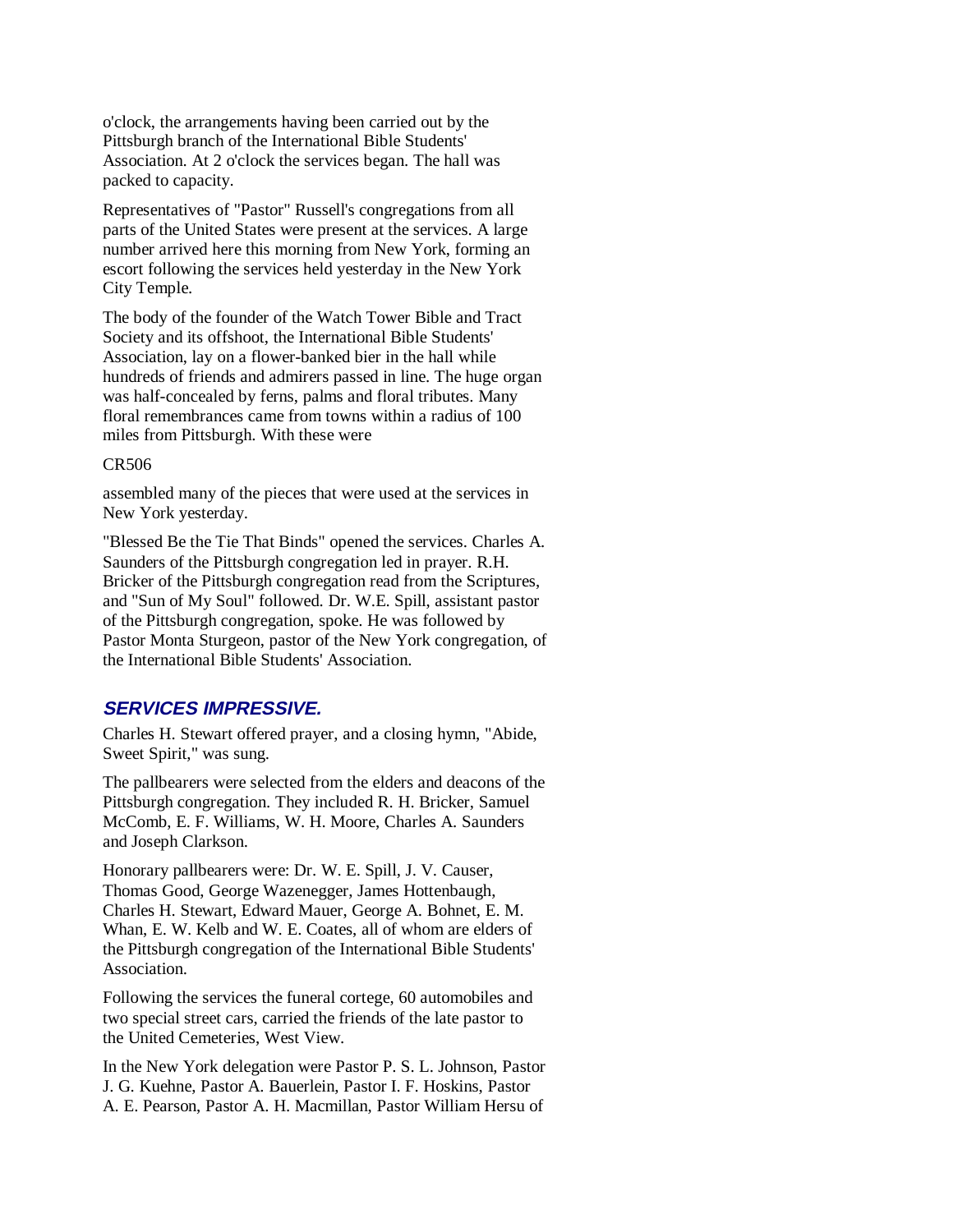Ontario, Can., and Pastor Sturgeon. Other representatives included E. V. Kuehne, of Detroit, Dr. W. L. Jones, of Chicago and Horace Blinn, of Cincinnati.

Dr. Spill was in charge of arrangements with Pastor Sturgeon, of New York, who was with Pastor Russell when he died last Tuesday on his way from the west. Dr. Spill was assisted by R. H. Bricker and Samuel McComb.

# **LONG ACTIVE IN RELIGION.**

Pastor Russell, a Pittsburgher, came into prominence in 1881 when the Watch Tower Bible and Tract Society was incorporated. For several years before that time he had become known for his addresses and interpretations of the Scriptures. He removed the headquarters of his organization from here to Brooklyn in 1909, and congregations sprung up all over the country under the stimulus of his lectures and widespread publicity.

In Pittsburgh The International Bible Students' Association was incorporated with Pastor Russell at the head for promulgating Bible study and Bible truth. This association branched out until congregations have been organized all over the country.

Among the tributes to the memory of Pastor Russell was the following from D. Herradora, a Spaniard in the Pittsburgh congregation:

"The International Bible Students' Association from the four quarters of the globe, while missing his Christian fellowship and presence, rejoice nevertheless for his meeting with the Lord. He was exalted as the prophetically and divinely appointed teacher of the truth. He leaves his followers to continue faithfully the Christian gleanings of the harvest work."

====================

CR507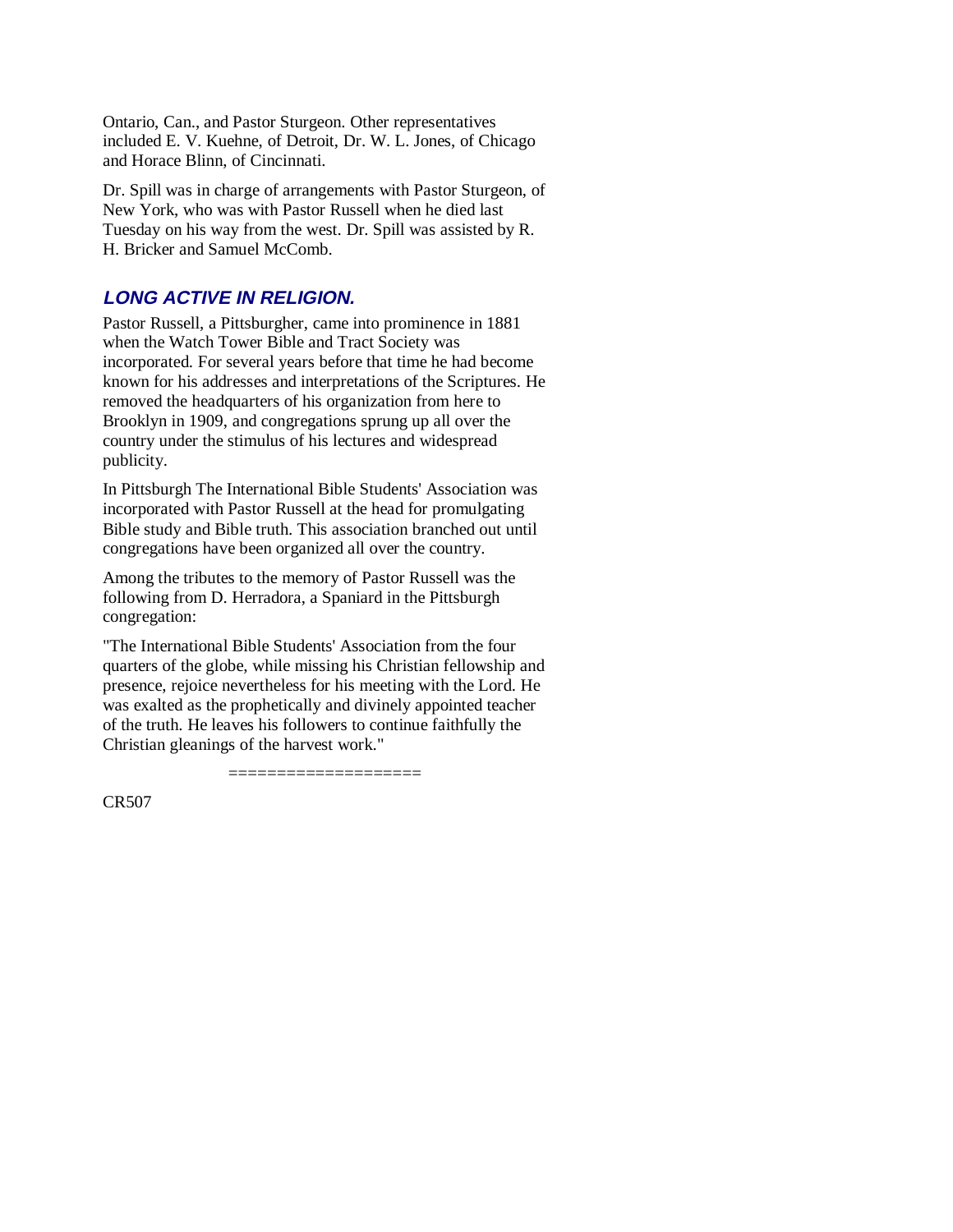# **Memorial Services**

#### **Metropolitan Auditorium, Chicago, Nov. 12, 1916, in Memory of Pastor Russell, by Dr. L. W. Jones.**

FRIENDS: We have met here this evening to pay a tribute of respect to the memory of a great man; a man who was loyal to God even unto death, who laid down his life in the service of his fellowmen: THE GREATEST MAN THAT HAS WALKED THE FACE OF THIS EARTH SINCE THE DAYS OF THE APOSTLE PAUL.

I refer to none other than the late Pastor Russell, who finished his earthly pilgrimage on Tuesday, October 31, and whose earthly remains were laid to rest in the United Cemeteries at Pittsburgh, Pa., Monday, November 6th.

A strong statement, you are making, says someone, when you say that he was the greatest man that has walked the face of this earth since the days of the Apostle Paul.

Yes, it is a strong statement, but none too strong, and it is borne out by thousands who knew him best.

Pastor Russell had his enemies, as have all great men, and as did our Lord Jesus, the Apostle Paul and all who uncover error and proclaim the Truth. This, too, is born out by the Scripture which says, "If any man will live godly in Christ Jesus, he shall suffer persecution." Nevertheless, we have the further consoling testimony from the Bible, that, "If we suffer with him, we shall reign with him."

Those who read carefully after Pastor Russell and get the benefit of the pure atmosphere into which he leads them, need not be told that the many vile printed and pulpit attacks are wholly false and merely the desperate efforts of opponents whose nefarious schemes to keep the people in ignorance on the truth on all subjects Pastor Russell so fearlessly and thoroughly exposed.

It is for this reason that millions of newspaper readers enjoyed Pastor Russell's pen products and are not being influenced by any of the so-called news reports with scare-headlines, some of which, if even partially true, would have sent Pastor Russell to prison long ago; but the fact is that not a soul on earth has the slightest cause for grievance against Pastor Russell, except that he has been telling the common people truths the clergy wished them not to know.

Already clergymen and some others are predicting that the propaganda in which Pastor Russell was so interested, now that he is dead, would come to naught.

We wish to say right here that the message that Pastor Russell proclaimed was not his message, but the message of the Lord,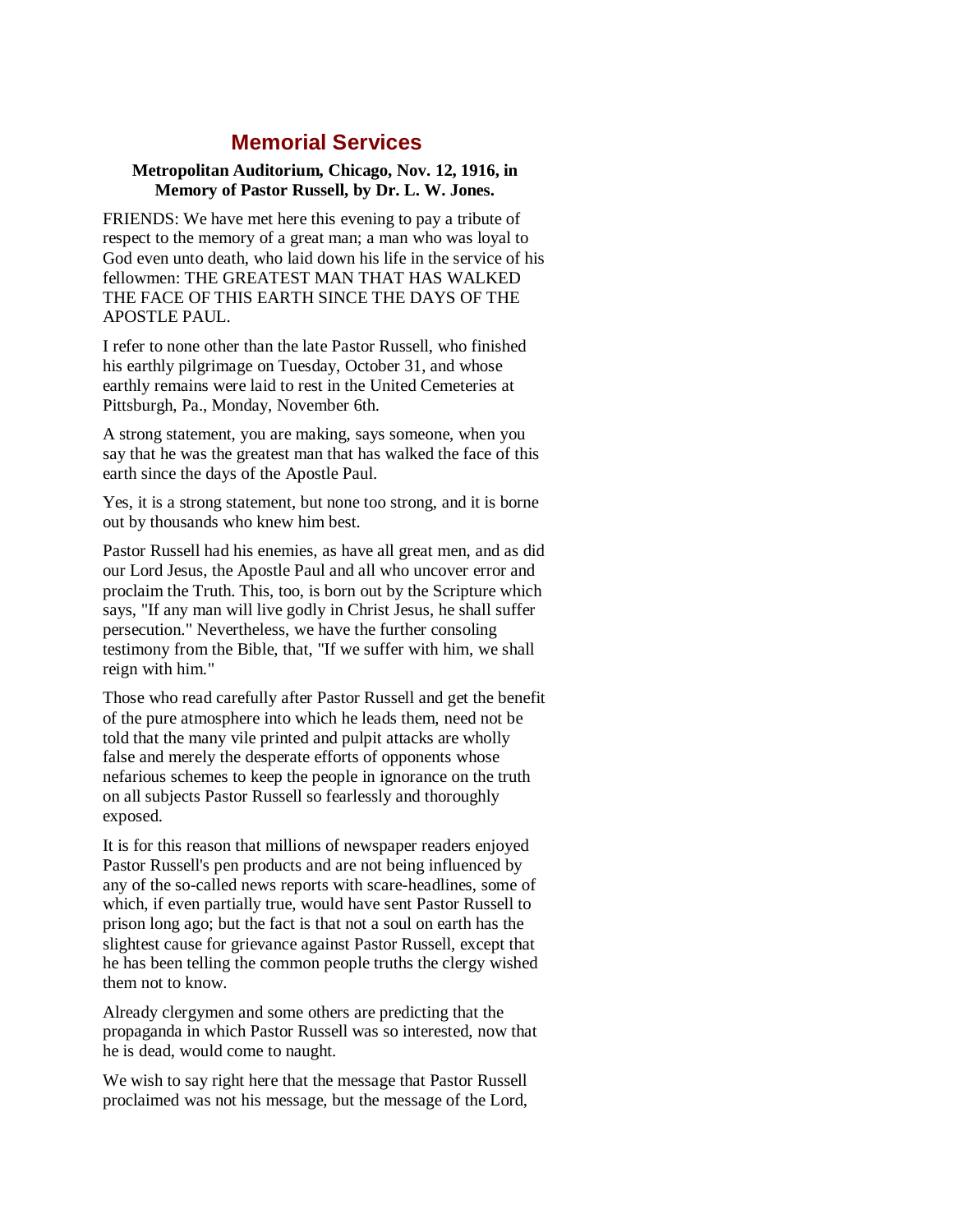and it will never die, but as Jehovah God himself says in His word, "My word which proceedeth out of my mouth shall not return unto me void, but accomplish that which I please and prosper in the thing where unto I sent it."

No, the great message of Pastor Russell, that of the imminence of the setting up of Messiah's Kingdom, will not fail, but will go on to a glorious consummation.

Pastor Russell breathed his last at 2:30 P.M., Tuesday afternoon, October 31st, 1916, in the state of Texas in drawing-room "A" of sleeping car "Roseisle," of a Santa Fe train, while enroute on his return trip from Los Angeles, California, to Brooklyn, N.Y., where he was to have preached in the New York Temple Sunday night, November 5th.

This last trip of the Pastor's began about two weeks prior to his death. As usual he had various appointments along the route of travel, in answer to various invitations to speak at Bible Students' gatherings.

After leaving Brooklyn on this last trip, his first meeting was at Lansing, Mich. From there he departed for Springfield, Ill., but on account of a freight train wreck was delayed, and missing that appointment proceeded to Dallas, Texas, where he spoke several times before a convention there in session. From thence he went to Galveston, Texas, speaking in the morning and afternoon, and then to Houston, Texas, where he again spoke that same day for over two hours more.

These two days seemed to be too strenuous for him, for, upon arriving at San Antonio the next day, he was obliged to remain in his bed all day, delegating someone else to fill both his forenoon and afternoon appointments.

When evening came, he felt that he must deliver his address to the public, who were assembled in large numbers in the most beautiful theater in San Antonio.

Pastor Russell evidently realized his weakness, because he requested Brother Sturgeon, his secretary and traveling companion, to remain near and to take up the thread of his talk where he dropped it.

This was found to be necessary three times, and as Pastor Russell was obliged to cease speaking for a time Brother Sturgeon would take up the line of argument, which was upon the theme of "The World on Fire," and carry it along until Pastor Russell could resume.

Thus, during the evening, Pastor Russell spoke four times and Brother Sturgeon three times, seven in all, making indeed a complete lecture.

The large audience remained until the conclusion, realizing that something unusual was taking place.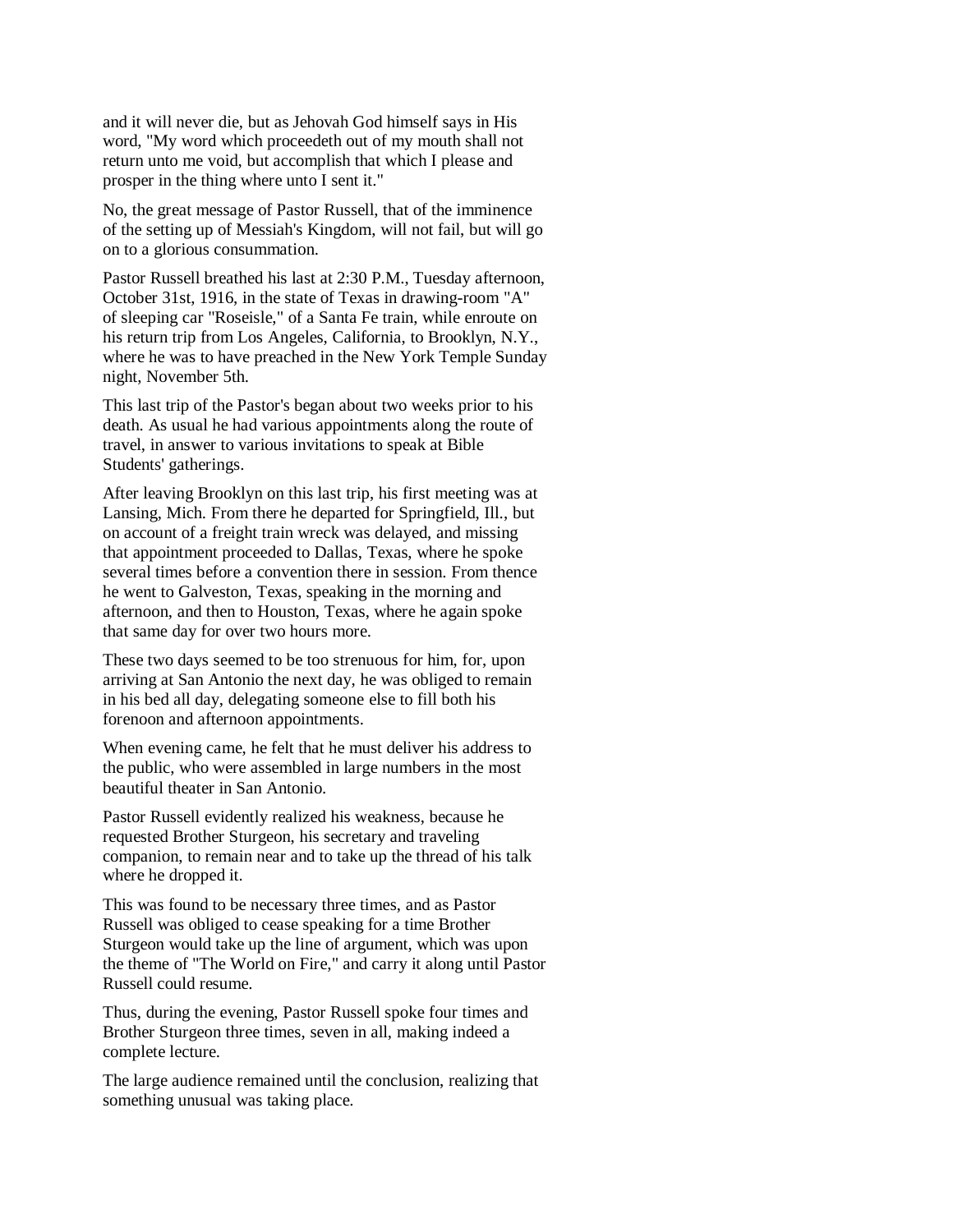Such proved to be the case, as it was the last public discourse ever delivered by Pastor Russell.

The next day, sick as he was, they continued their journey, but Pastor Russell remained in his berth in the sleeping car, eating nothing for several days, until they reached California. There he arose from his bed at Los Angeles and was taken in an auto by friends to a hotel, but was unable to serve them until late in the day. That afternoon, Sunday, October 29, he endeavored to stand and speak to them, but was too weak and was obliged to sit while giving to that class the last words of admonition to fall from his lips.

He closed that memorable service by announcing and reading the first verse of that beautiful hymn:

> Abide, sweet Spirit, heavenly Dove, With light and comfort from above; Be thou our guardian, thou our guide O'er every thought and step preside.

They then began their return trip to Brooklyn, but with the thought of stopping if possible at several cities to fill appointments.

Such privilege, however, was denied him, because he continued to weaken, to which was added considerable suffering, until one o'clock Tuesday, when the great fight was over and he rested quietly for about an hour and a half, breathing his last at 2:30 P.M.

His body was taken to Brooklyn, passing through Kansas City and Chicago, at both places being viewed by many into whose lives he had been the instrument of God's hands to bring great blessings.

On Sunday, November 5th, Memorial Services were held afternoon and evening in the New York Temple, the evening discourse being delivered by Brother J. F. Rutherford, who had been Pastor Russell's legal counsel for several years, and not only his legal counsel, but a loving friend and Christian brother.

Grand indeed was the tribute Brother Rutherford paid to Pastor Russell, and in addition to his own remarks, he read the very sermon which Pastor Russell had penned and which he had intended to preach there in New York Temple that very night.

That night the body was taken to Pittsburgh, and on Monday the 6th further services were held by the Pittsburgh Class of Bible Students, in the Carnegie Music Hall. The body lay there in state from 11 o'clock until 2 during which time thousands of people passed by the bier of the one whose earthly career had begun in that very city, who had grown up in their midst and was known and respected by so many.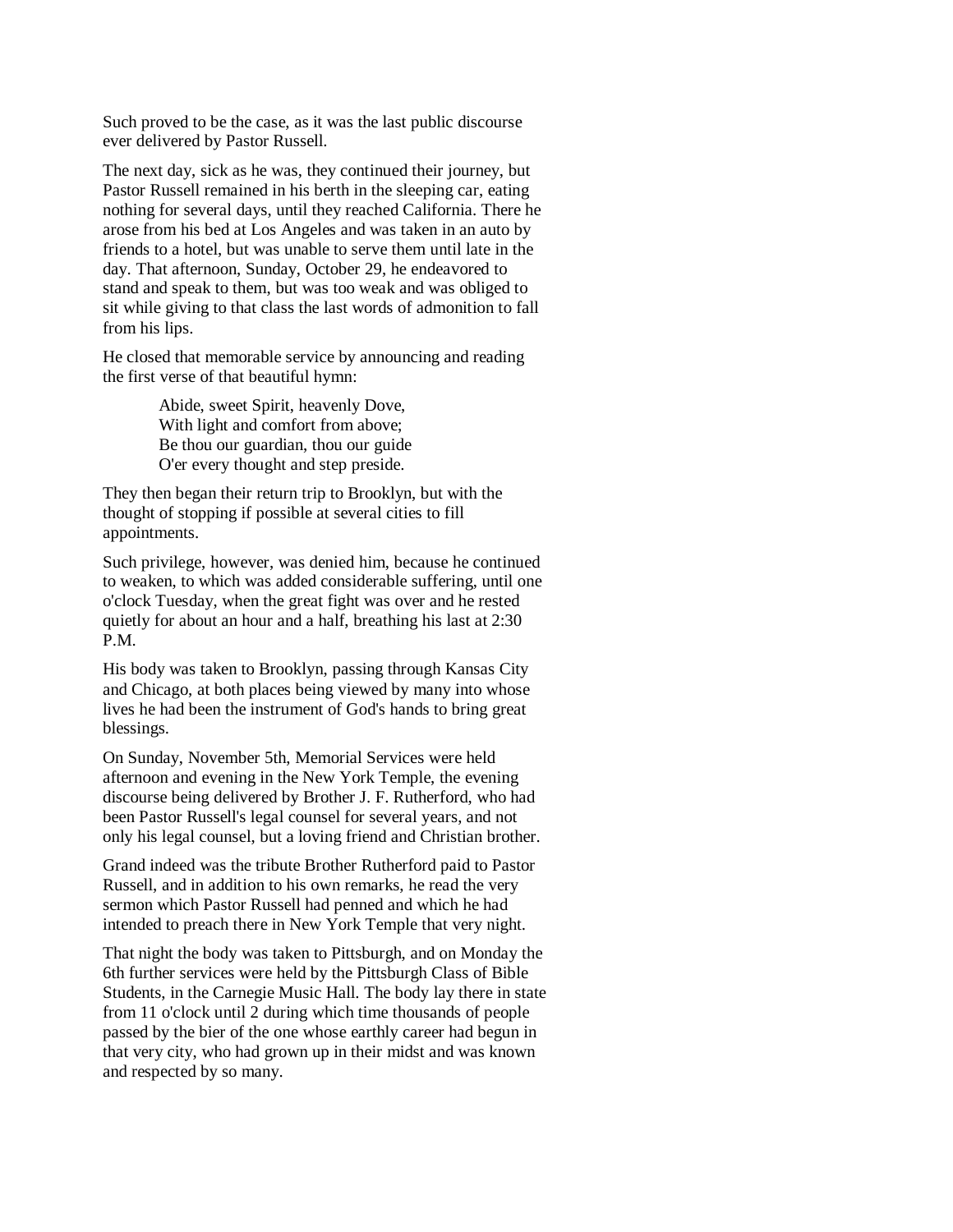Burial took place that afternoon at dusk in a grave on the sloping hillside in the beautiful United Cemeteries.

CR508

# **WHY A GREAT MAN?**

Some may still wonder why we remarked in the beginning that Pastor Russell was the greatest man that has walked the face of this earth since the days of the Apostle Paul.

I therefore wish to review some features of his life that, in the days to come, when the real truth is known, you, too, will appreciate the fact that a great prophet has been in our midst, despised, indeed, and rejected by some men, especially those who ought to be proclaiming the glorious message of the coming Kingdom of Messiah, but "who instead, preach the doctrines of men instead of the commandments of God."

Let us review his life and work:

Pastor Russell at his death was 64 years of age, having been born in 1852 in the city of Allegheny, Pittsburgh, Pa.

From early infancy his character lines indicated strong determination, which suggests the explanation of his subsequent independent evangelistic work.

Up to the age of fifteen he believed, as gospel truth, all, and only such doctrines as his Presbyterian parents and sectarian ministers had taught him. He asked many questions, but to learn to understand doctrines 50 years ago was very difficult, as the Bible students and various clergymen to whom he appeared discouraged individual Bible research, and the asking of questions on doctrines was then considered equivalent to doubting, and "to doubt was to be damned."

Being unable to answer questions of an infidel friend, concerning hell and eternal torment, or to get satisfactory Bible answers from his minister and other spiritual advisers, he became an admitted skeptic; and, like others, thinking that the Bible taught the doctrines of the creeds, he threw away his Bible when he threw away the creeds.

Next he spent several years in the investigation of Oriental religions, for he was still "feeling after God, if haply he might find him." But all he found was unsatisfactory and left an empty void.

At the age of twenty-one he was possessed with much knowledge and voluminous data on the religions of the world.

In the meantime he had worked himself into a large business in connection with his father, and now the time came for him to decide whether he would devote all his energies to business, or to search further for the true God and serve him.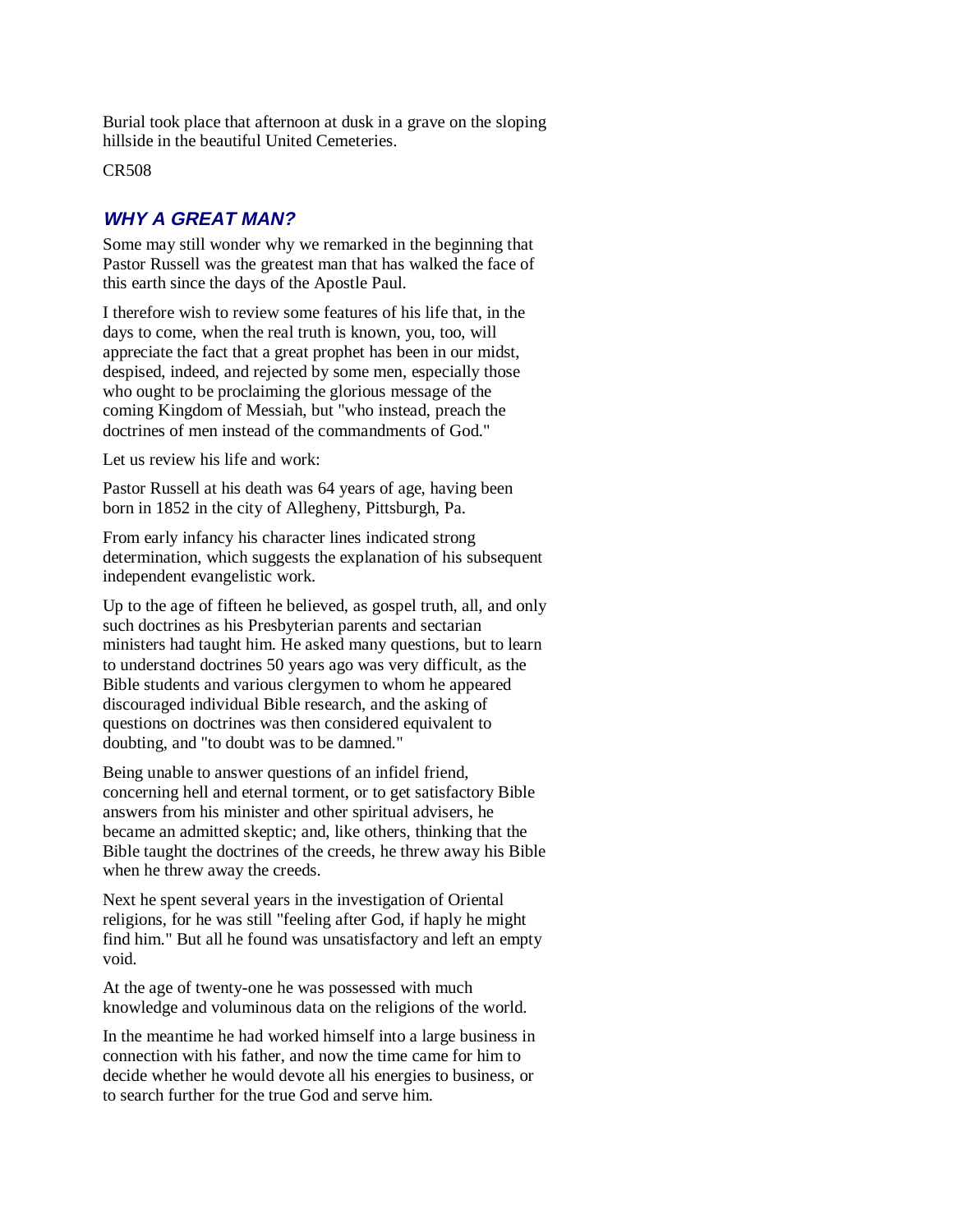Dropping all creeds, he came back to the Bible, and with a mind unbiased and unprejudiced he began anew to study it.

The great and all absorbing question which had been perplexing him all his life was that of "hell-fire and eternal torment." This he could never accept, and now the Lord opened his eyes to what the Bible taught on the subject, whereas he had been believing what the creeds taught and which was unsupported by either the Bible or reason.

He found that the Bible teaches that the penalty or wages of sin was not eternal torment, but death, DEATH, that "the soul that sinneth, it shall die," that "the dead know not anything," but are in the sleep of death until awakened in the resurrection morning at the second coming and presence of our Lord and Savior Jesus Christ, who will then give all full, fair opportunity to attain unto eternal life through the establishment of Messiah's Kingdom.

At once Pastor Russell's heart was filled with love to God and his Son Jesus, and from that time until his death he has been proclaiming by pen and by word of mouth the blessings that are to come from Messiah's Kingdom, and at the same time declaring with might and main--

"If the Bible does teach that Eternal Torture is the fate of all except the Saints, it should be preached, yea, thundered, weekly, daily, hourly. If it does not so teach, the fact should be made known and the foul stain dishonoring God's holy name removed."--Pastor Russell.

## **WHY PASTOR RUSSELL REMAINED INDEPENDENT.**

To gladden the hearts of others was his new ambition, and the question then was, "What should he do, and how should he do it?" Determining, if possible, to reach every truth seeker, whether Catholic, Protestant, Jew or Free-thinker, he found it necessary to stand free from all sectarian bonds and to inaugurate an independent work. His first work was the preparation and free distribution of over

#### CR509

one million copies of a booklet, "Food for Thinking Christians."

Forty years as a pulpit and private teacher on Bible topics have served to prove that he could best reach and teach the public from an unsectarian standpoint, therefore he remained independent until his death.

## **INVITATIONS TO LECTURE.**

In a remarkably short time, as a result of the publication of the booklet, "Food for Thinking Christians," appeals began to be received from Bible students from far and near, calling upon Mr.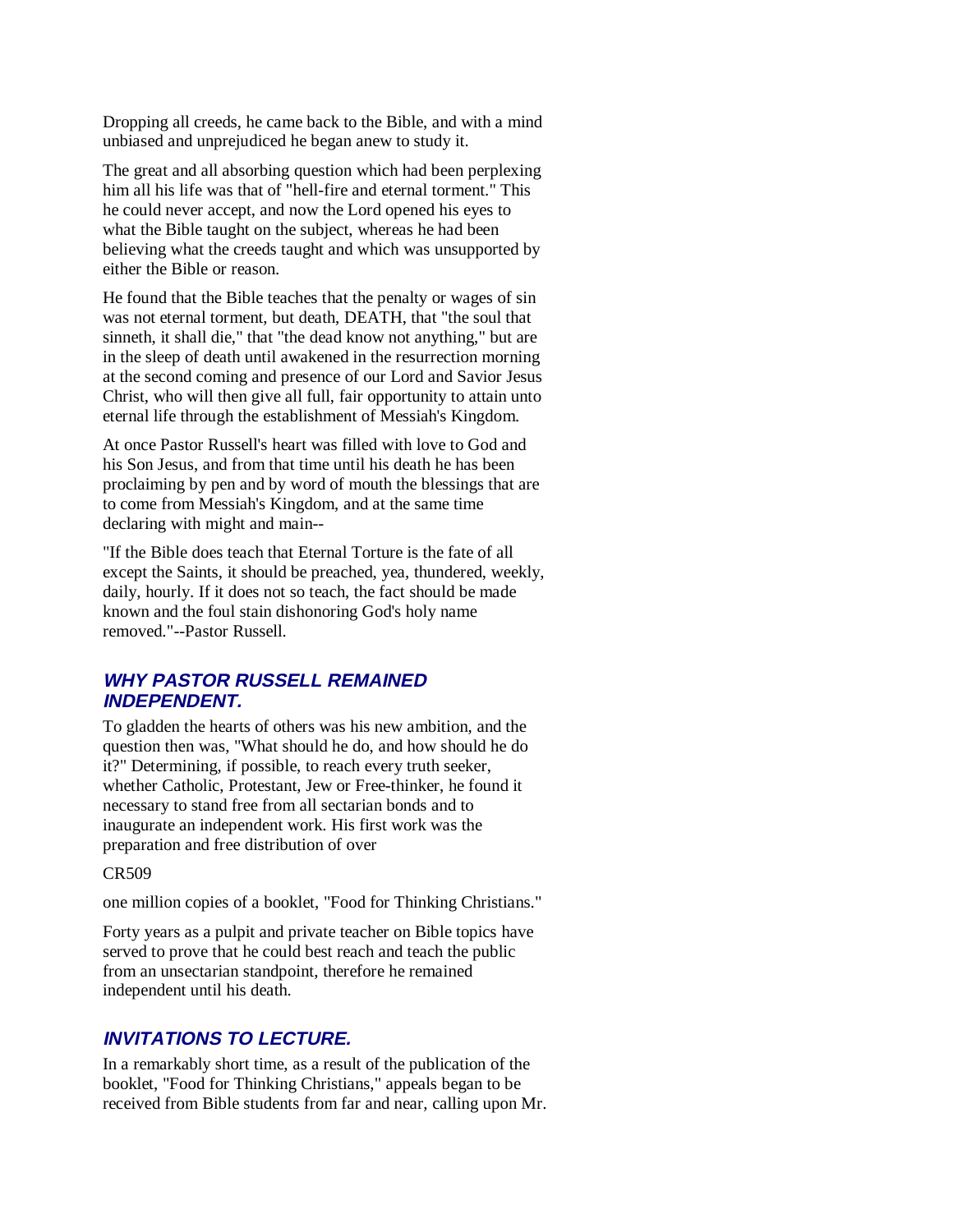Russell to defend his position by either lectures or debates. This he did to a remarkable degree, including a long series of sermons in Pittsburgh, Pa., eventuating in Mr. Russell accepting the pastorate of an "Independent" congregation of six hundred, meeting regularly in Carnegie Hall.

Later he moved to Brooklyn, N.Y., where he had still greater opportunity of spreading the Message of Messiah's Kingdom.

As years passed by, invitations to deliver undenominational Bible Lectures increased. Large halls in the foremost cities of Great Britain, Norway, Sweden, Germany and America were tendered, with seats free to the public.

As many as possible of these invitations were accepted by Pastor Russell, thus annually enabling hundreds of thousands of Christians, in and out of all denominations, and skeptics, Jews and Gentiles, believers and unbelievers, to assemble together in a neutral place to hear free of cost the discussion of Bible topics by an "Independent." In harmony with this principle, Pastor Russell accepted no fee for speaking, and accepted no invitation to speak where an admission fee was to be charged, or where a collection was to be taken.

The acceptance of these invitations necessitated the making of extended tours, both in this country and abroad, whereby special train parties of Bible students attended from twenty to thirty Bible Students' Conventions on one tour.

Many of his tours in foreign lands covered months at a time, and in all it is estimated that he traveled over a million miles, and that he spoke at least three or four times as many hours as any person that has lived during the Gospel Dispensation. Such is only a part of the record of that wonderful man.

# **THE DIVINE PLAN AS SEEN BY PASTOR RUSSELL. THE HEREAFTER IN A NUT SHELL.**

# **PROFITING BY PAST ERRORS.**

"While Catholics are to some extent returning to the Bible and the previous Pope has directed that their people be encouraged in Bible study, Protestants are drifting rapidly into infidelity under the modern designations Higher Criticism and Evolution. Our fathers during the dark ages got away from the Bible by supposing an 'Apostolic Succession.' Gradually the creeds got the Bible's place under the supposition that they agreed. Now having outgrown those creeds in rejecting them many are rejecting the Bible also. This is a mistake! The Bible is the most wonderful book in the world when allowed to interpret itself. It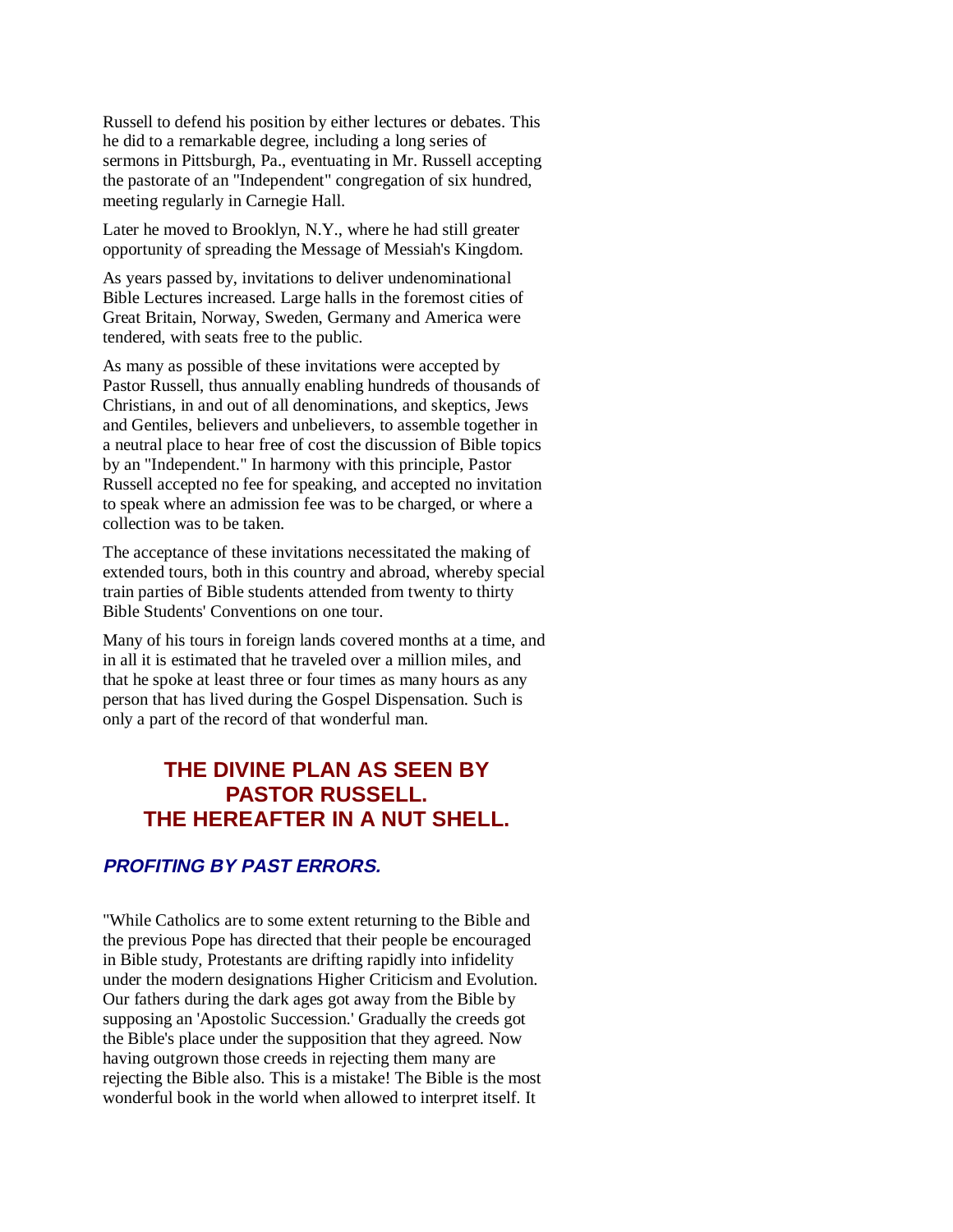furnishes the only rallying ground for human brotherhood and Christian brotherhood. The world otherwise is facing anarchy. A lost religion will soon mean a lost God, and a lost future hope, and a selfish strive for the present life only.

## **MAN'S FALL FROM PERFECTION.**

"Let us not mourn our errors of the past unduly, but at once, now, get right with God and His Book. Its presentation is logical from Genesis to Revelation. It tells of the perfection of our first parents, of the test of their loyalty, of their failure and its penalty, death--not eternal torture. It tells that all of present imperfection, mental, moral and physical are incidental to the death penalty. Twenty billion have been born dying and soon toppled over into the tomb.

#### **GOD'S MERCY MAN'S ONLY HOPE.**

"God's mercy cannot allow sinners to live in happiness to injure themselves and others and to mar creation, nor could it permit sinners to live in torture to blaspheme the Holy Name. But one thing could be done under the plan arranged. Man could be redeemed by a Savior dying, 'The just for the unjust' to square the demands of Justice against the race through one man's disobedience. God purposed this remedy for all the race, 'before the foundation of the world.' 'In due time Christ died for the ungodly'--'He tasted death (not eternal torment) for every man.'

## **SETTING FREE THE PRISONERS.**

"The Bible alone teaches that men die when they seem to die, yet it calls this a 'sleep,' because there is to be a resurrection of the dead, both of the just and the unjust.' The prophets and apostles all 'fell asleep' as well as all others of Adam's race. They are sleeping in a great prison-house unconscious until the prison tomb shall be opened and they shall be called forth. This was shown by many scriptures.

## **THE DELIVERER--THE RANSOMER.**

"It was not sufficient that Jesus came and died for man's sin. Satisfaction of Justice is preliminary to their recovery from the prison and from the hereditary weaknesses which led them to the prison-house, the tomb. Hence the Redeemer is to be also the Restorer and Lifegiver. The time for that deliverance or 'restitution' is still future, but near. It will begin at Jesus' second advent, says St. Peter. Acts 3:19-21.

#### **MESSIAH'S KINGDOM THEORY EXPLODED.**

So say some good people, but they err. It was Jesus himself that told of his future reign of a thousand years when his Bride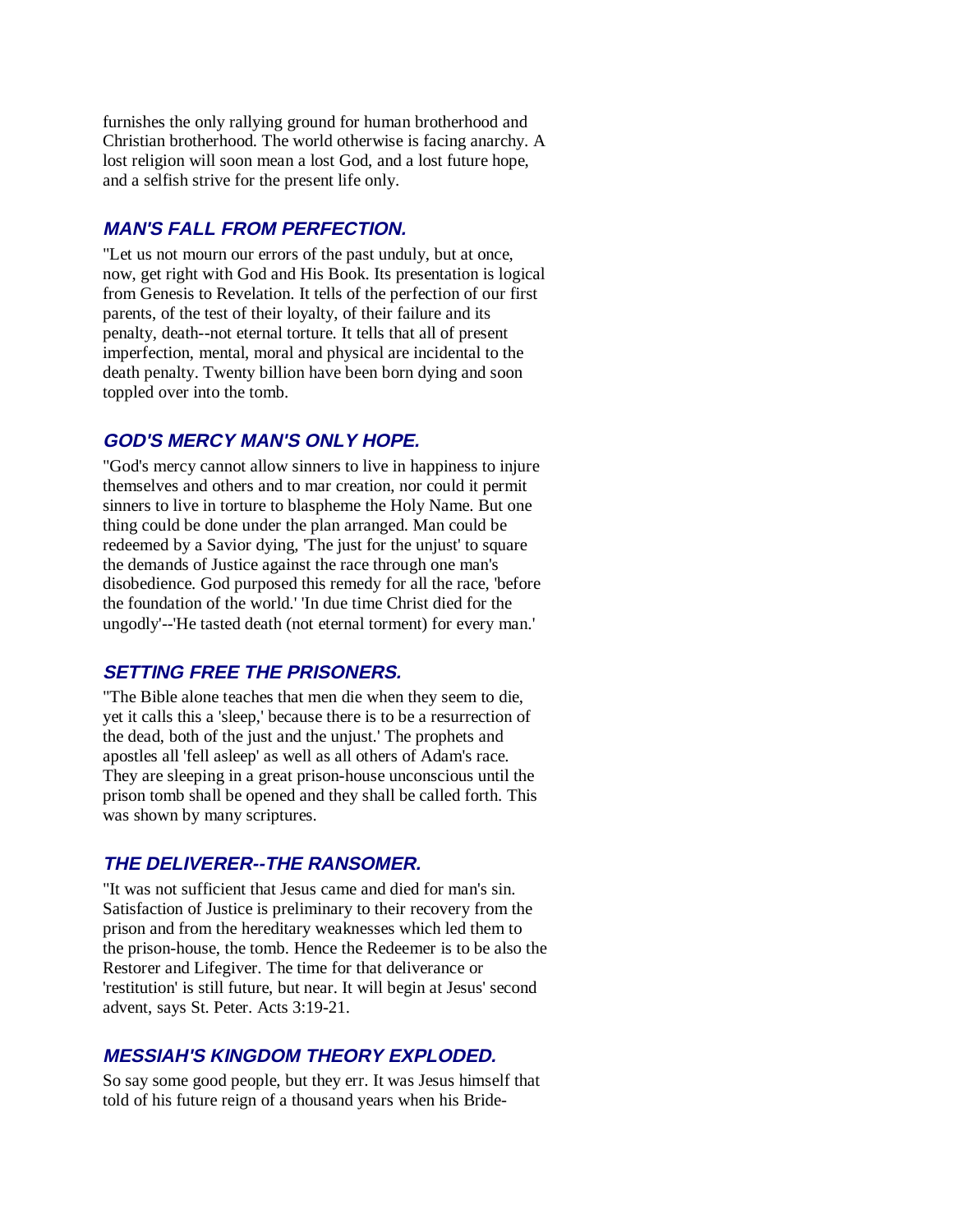Church, the 'elect' will be associated with him in his Kingdom and work; and when Satan shall be bound-- Rev. 20:1-5.

"The loss of this hope by our forefathers led up to all the grievous errors from which we are now seeking to escape. Do we not still pray, 'Thy Kingdom come, thy will be done on earth even as it is done in heaven?" The coming Messiah's Kingdom is the key to the world's blessing by restitution --back to human perfection in a world-wide Eden.

## **"HIGH-CALLING" OF THE "BRIDE."**

"While waiting for his 'due time' to come for the blessing of mankind, God is not idle. He made one election during the Jewish Age from amongst that people of a saintly few, for his future work. And during this Christian Age God has been making another election--the Church 'the Bride the Lamb's Wife.'

"These elections do not spell torture to the nonelect masses of mankind, but the reverse--blessing. Through these 'elect' saints God's favors and mercies will be poured upon Adam's race for a thousand years--for their full uplift to all that was lost in Eden and redeemed at Calvary.

"This does not mean that there is to be no punishment for sin. Quite the contrary--every wrong act, word, or thought has its degrading influence and will bring its 'stripes.' It does not mean that some are now in torture. All are 'asleep' in sheol, hades, the tomb, and will be blessed and reasonably dealt with by their Redeemer. Therefore, every good endeavor now will bring proportionate uplift of character and tell on the future favorably- -even in those not of the saintly elect class."

Thus Pastor Russell has given us the most wonderful outline of the Divine Plan of Salvation that has ever been put in a few words, showing man's fall into sin, and his recovery therefrom.

----------

In further proof of the greatness of this man, let me recount to you some of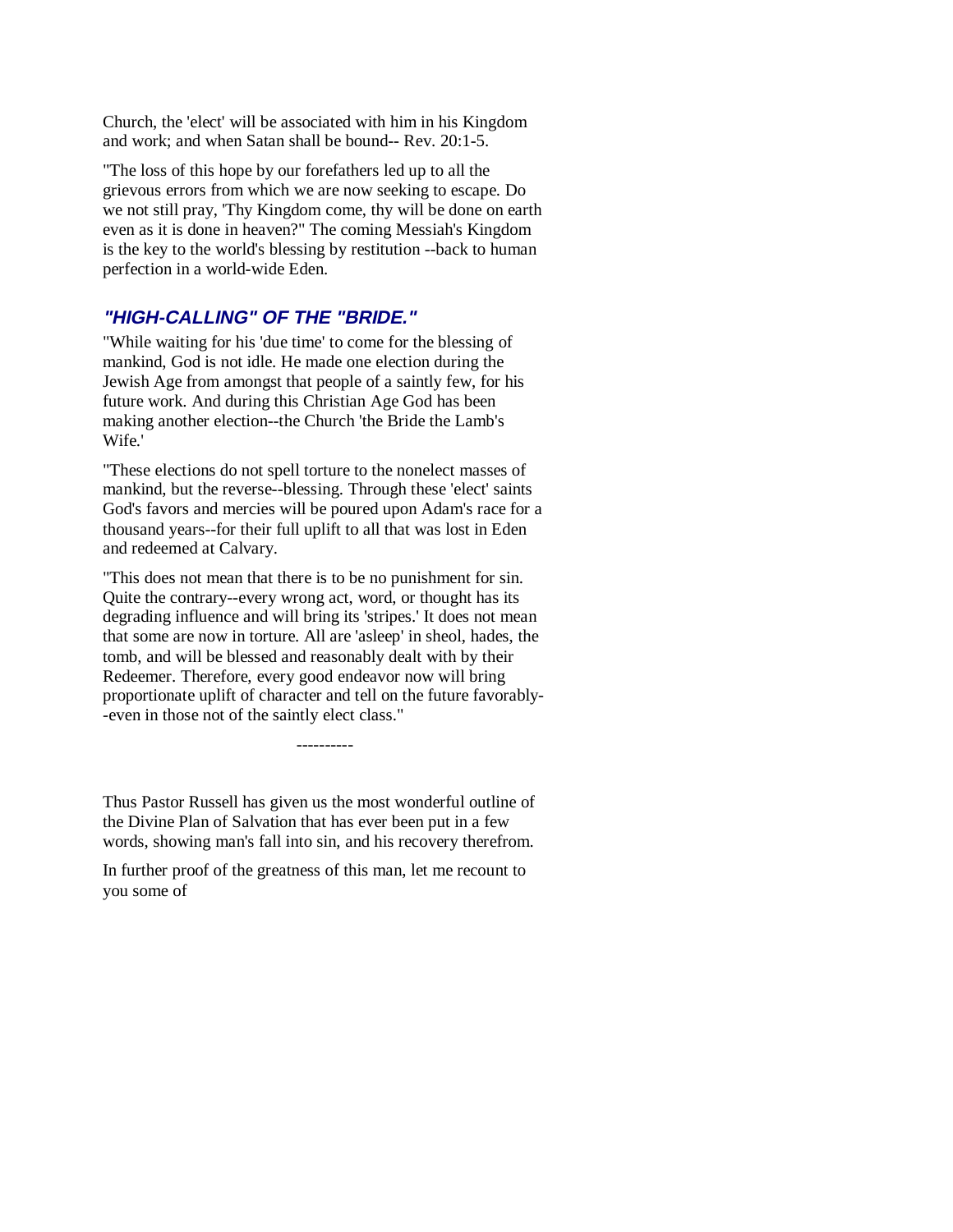# **PASTOR RUSSELL'S WORKS**

Each Item of Which Represents the Work of One Man of First Class Ability.

| 1878 Object and Manner of Our Lord's Return50,000 |  |
|---------------------------------------------------|--|
| 1881 Food for Thinking Christians1,450,000        |  |
|                                                   |  |
|                                                   |  |
|                                                   |  |
| 1891 Thy Kingdom Come1,578,000                    |  |
|                                                   |  |
|                                                   |  |
|                                                   |  |
|                                                   |  |
|                                                   |  |
|                                                   |  |
|                                                   |  |
|                                                   |  |
|                                                   |  |
| 1914 Scenario, Photo-Drama of Creation            |  |
|                                                   |  |

When it is remembered that very few works exceed a circulation of thirty thousand copies, some idea of the success of Studies in the Scriptures may be obtained from considering the above mentioned circulation of Pastor Russell's work. Although religious organizations and other religious writers boycotted bookstores which attempted to handle Pastor Russell's

#### CR510

works, this circulation has been attained in spite of the opposition of religious workers, the press, and the lack of assistance from the book stores.

# **STILL OTHER WORK.**

- Was a successful business man at the age of 20.
- Prepared and preached sermons which are masterpieces.
- Managed the Bethel Home of 125 to 175 workers.
- Pastor of the New York Temple, London Tabernacle and Brooklyn Tabernacle.
- Carried on a large Bible correspondence--private letters of one thousand a month, and managed a correspondence department handling 400,000 letters annually.
- Conducted a Bible question bureau reaching all parts of the world.
- President and Manager of the Watch Tower Bible and Tract Society.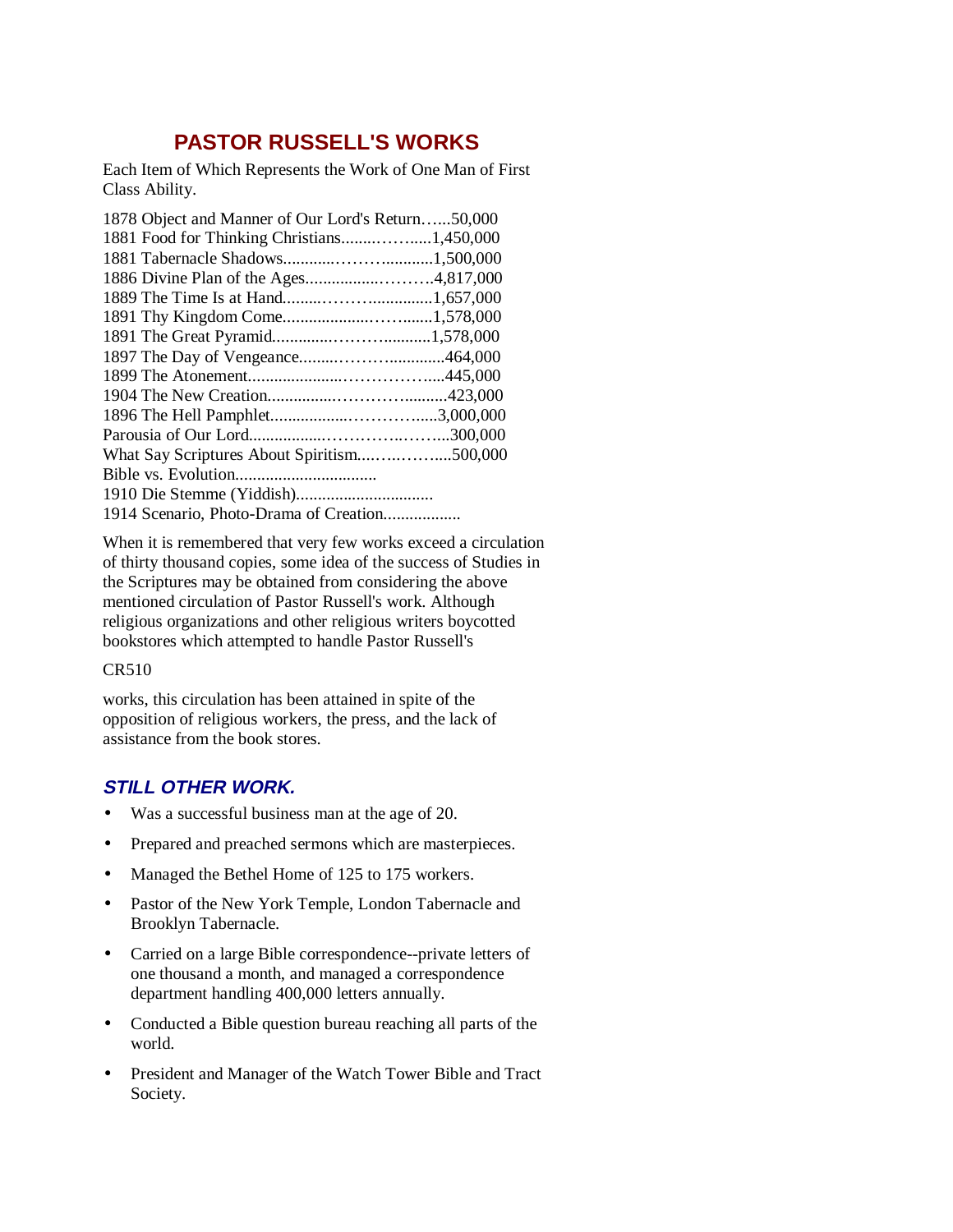- President and Manager of the Watch Tower Bible and Tract Society, thirteen branches.
- President and Manager of the Peoples' Pulpit Association, New York.
- President and Manager of the International Bible Students' Association, London, England.
- Editor of Watch Tower, 45,000 (no advertising).
- Editor Bible Students' Monthly, 50 million per year, and directed its FREE distribution.
- Conducted the greatest newspaper bureau (2,000 papers at one time, with 15,000,000 readers). In all over 4,000 papers published his sermons under contract at various times.
- Oversaw translation of books into 19 languages.
- Oversaw publication of Bible Students' Monthly, into 35 languages.
- Oversaw publication of 700,000 volumes and 60 million papers yearly.
- Great lecture tours, spoke twice daily, 5 hours.
- Conducted world revival amongst Jews.
- Oversaw free Truth library for loaning to the blind.
- Managed corps of 70 Bible lecturers.
- Managed auxiliary Pilgrim work of 300 men.
- Managed Class Extension work of 400 men.
- Arranged and directed five to ten general Bible Students' Conventions each year, and forty local conventions, attending each one and lectured at least twice.
- Prepared Photo-Drama of Creation and selected all pictures.
- Managed preparation of the slides (600).
- Wrote the Drama Scenario and published it.
- Managed preparing of the Drama in German, Swedish, Italian, Greek, Spanish, Finnish, Polish and Dano-Nor.
- Managed presentation of Drama to two million people.
- Elected Pastor of 1,200 Bible Classes and gave them personal attention.
- Prepared and launched the Eureka Drama.
- Traveled one million miles.
- Spoke three or four times as many hours as any other man.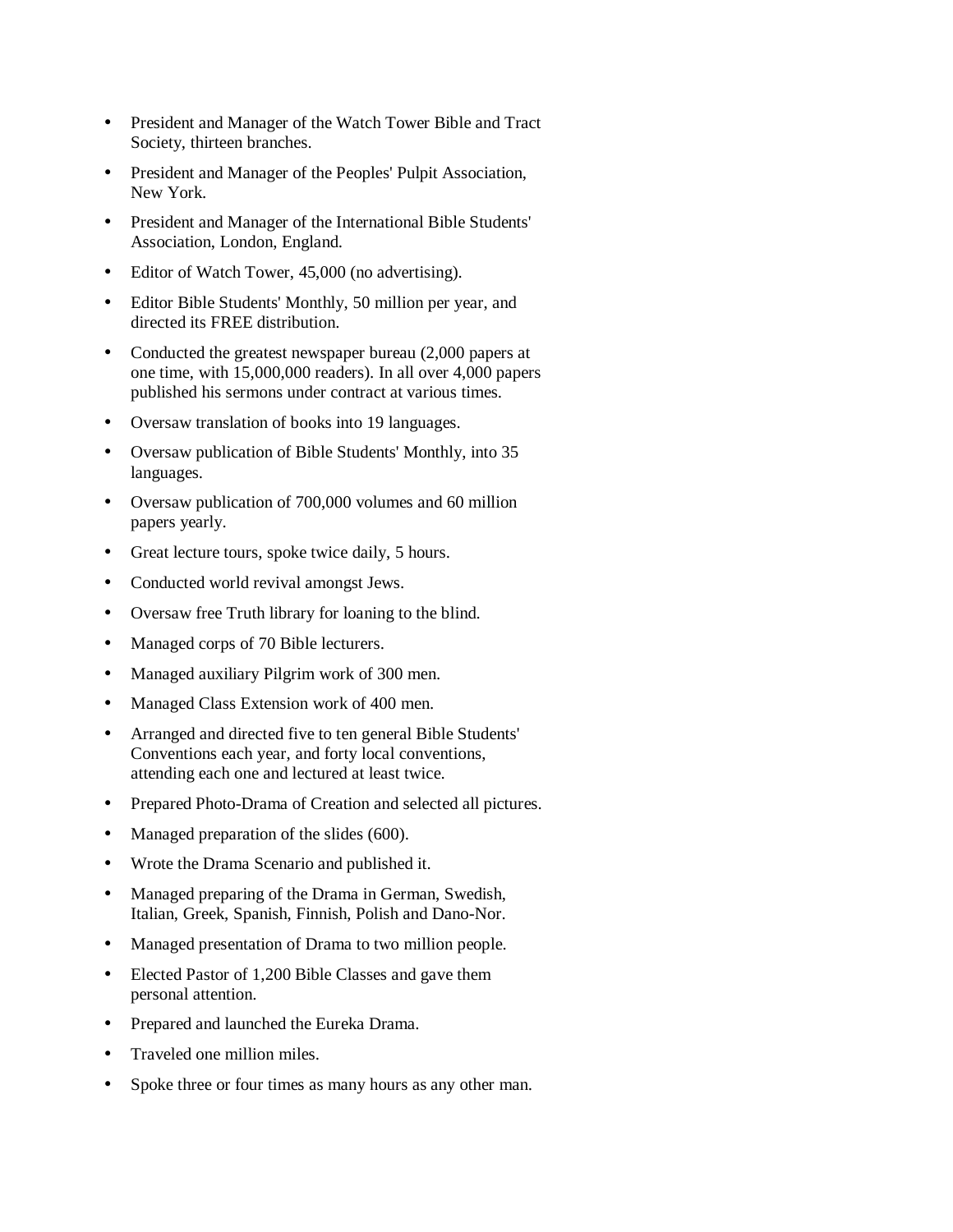Do you thus realize why I feel justified in stating that Pastor Russell, without any exception whatsoever, was the greatest man that has walked this earth since the days of the Apostle Paul?

The beauty of all this is that he realized it was not his work, but the Lord's, and he did it gladly, freely, without money and without price.

The fact is that he at one time possessed a fortune of no small amount, every cent of which has gone into the work which was so dear to his heart.

## **WHAT HAS BEEN THE RESULT OF HIS WORK.**

The result of all this work has been to dispel from the minds of men and women the mists, darkness and superstitions handed down to us from the "dark ages" as contained in the various conflicting creeds.

Thousands of people have been brought back to the Bible, recognizing it as the only authorized and divinely appointed standard for the guidance of mankind, and his work has taught these thousands to appreciate Jehovah God as their heavenly Father, Jesus Christ as their personal Savior and all believers to be Brethren in a sense never before appreciated.

## **DARKNESS HATETH THE LIGHT.**

Nevertheless, "darkness hateth the light, neither cometh to the light, lest its deeds be made manifest," and, therefore, notwithstanding the magnificent array of noble deeds performed by that God-fearing and loyal man of God, he has been slandered, maligned and vilified because of his good deeds--this treatment has come not from the world, for "they heard him gladly," but from the professed ministers of God who still hold to the errors of the dark ages, eternal torment at the hands of fire-proof demons, immortality of the soul, trinity and the Godman Christ. Rather than square their erroneous doctrines with the Bible they prefer to slander and vilify a fellow Christian.

## **THE SERVANT NOT GREATER THAN HIS MASTER.**

However, this is not strange when we remember that our Lord and Savior said, "The disciple is not above his master, nor the servant above his Lord....If they have called the master of the house Beelzebub, how much more shall they call them of his household.

"Fear them not therefore: for there is nothing covered, that shall not be revealed; and hid that shall not be known."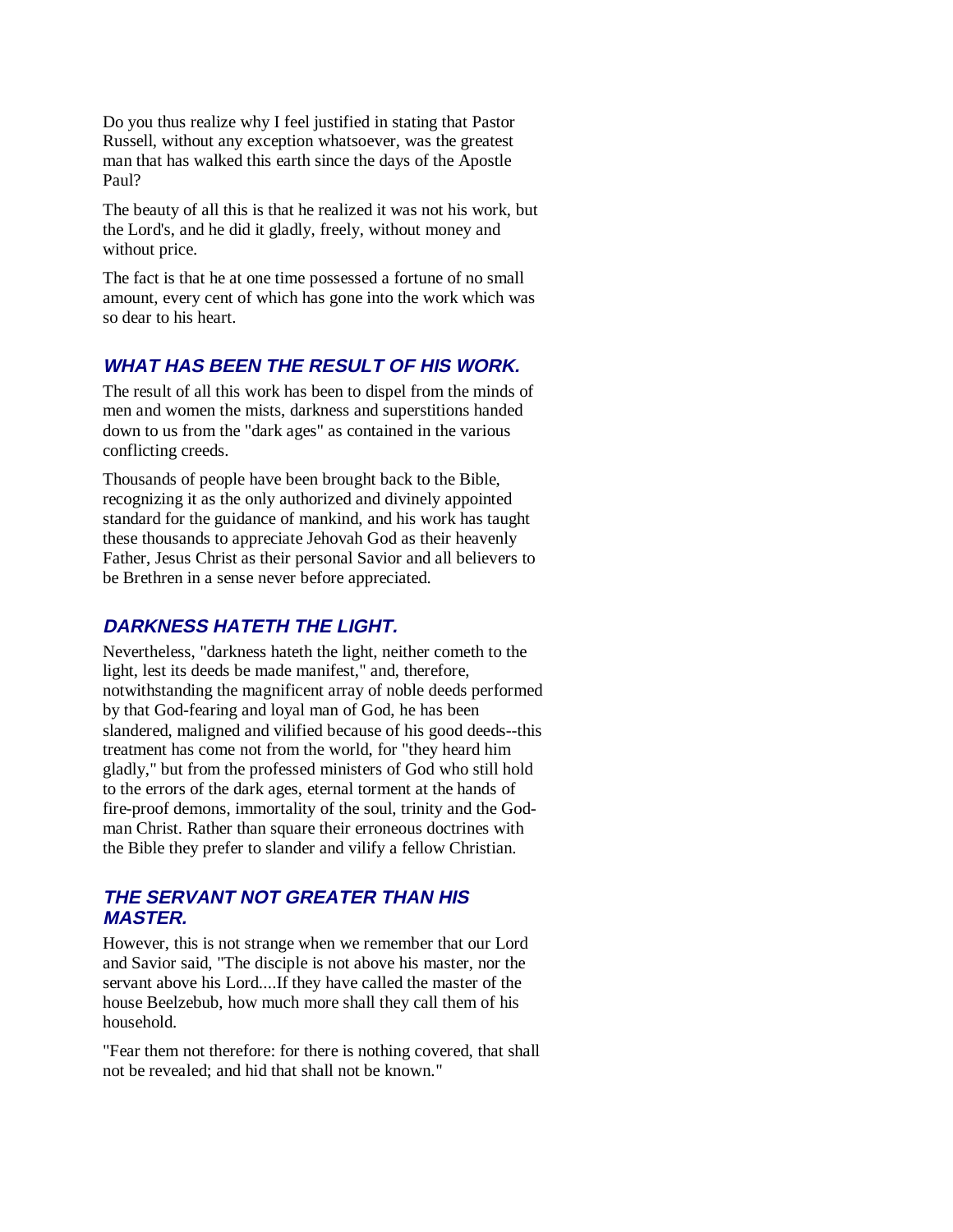This man of God pressed on, "Through honor and dishonor, through evil report and good report: as deceiver, and yet true...giving no offense that the ministry might not be blamed."

As he said, "My life is hid with Christ in God and nothing can by any means stop my work until it shall have accomplished the Divine intention. Until then I am immortal as respects my life. When, from the Divine viewpoint, my work shall have been accomplished, the Adversary, no doubt, will have full power, not only against my reputation, but also against my life.

"When God's time shall come, I am ready to be offered. Only if, in God's providence, I should perish as an evil doer, let not my friends forget that so others have perished, martyrs to their convictions and their faithfulness to the Word of God. Of these was St. Paul, St. Stephen, John the Baptist and our Lord himself."

I have known Pastor Russell and I have loved Pastor Russell for many years; I have traveled with him, slept with him, ate with him, visited at his home and he has visited at my home, and I am glad at this time to bear testimony to his faith in and fidelity to God and his Word, and it is my earnest desire to do with my might what my hands find to do in holding up the banner of love which he unfurled and so faithfully and fearlessly carried until he heard the summons, Well done, it is enough, come up higher, Enter into the joys of thy Lord.

## **CONCLUSION.**

Now in conclusion, we read in the Scriptures: "Blessed are the dead that die in the Lord, for they shall rest from their labors, but their works do follow them."--"Being dead yet speaketh."

We are living in a wonderful day and age, and so Pastor Russell's works will follow him in more senses than one, and we are privileged to have with us, through the instrumentality of the camera and phonograph, a reproduction of both the likeness and action of Pastor Russell, and also his own voice.

We will therefore at this time show you in moving pictures and with the use of the phonograph Pastor Russell delivering his introductory remarks to the great Photo Drama of Creation, which is showing in this Auditorium every Tuesday, Wednesday, Thursday and Friday nights.

## **SLIDE SHOWING VOL. I.**

1886--1. Vol. I--"The Plan of the Ages." Gives an outline of the great divine plan as revealed in the Bible, relating to man's redemption and restitution. 4,817,000 circulation.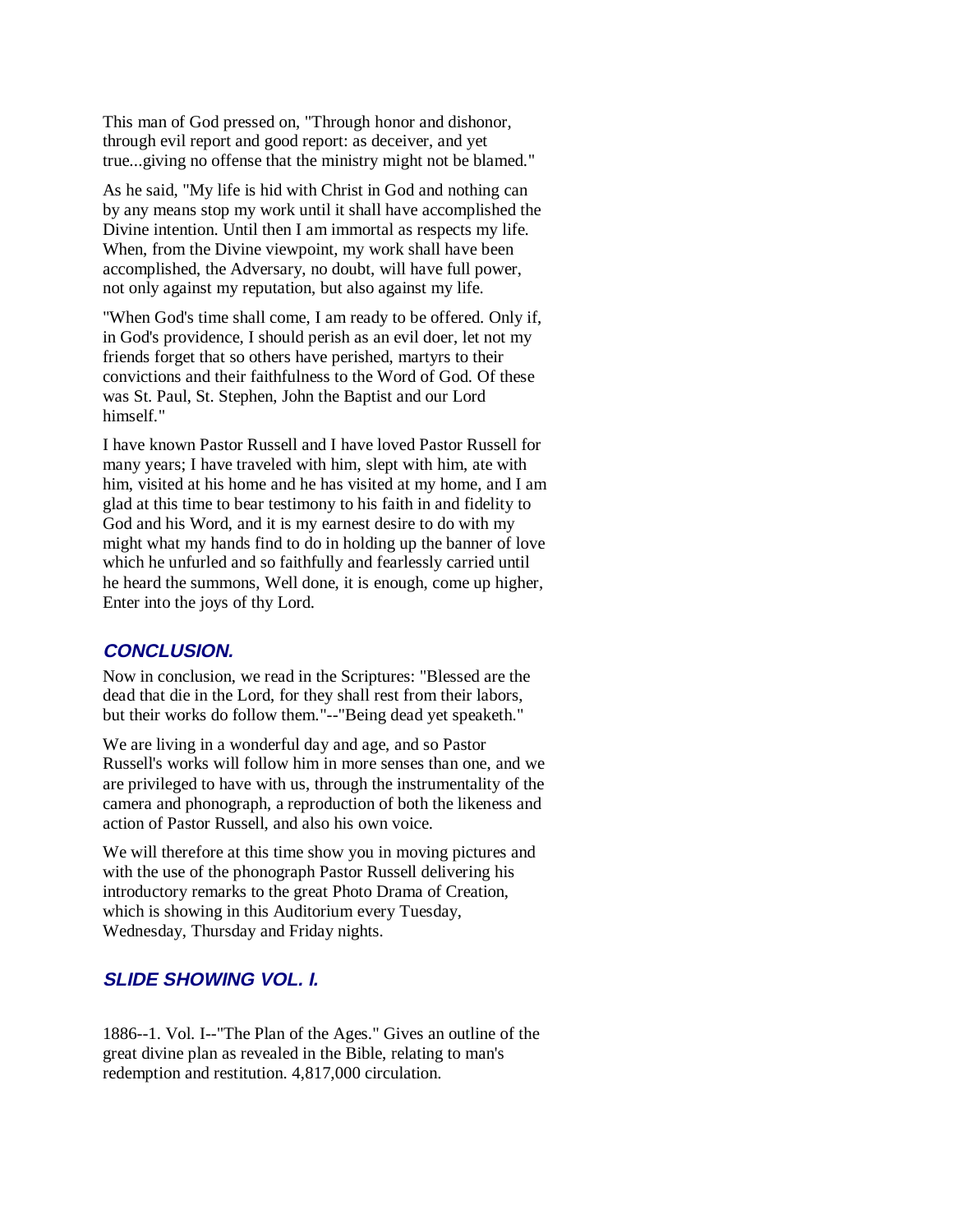## **SLIDE SHOWING VOL. II.**

1889--2. Vol. 2--"The Time is at Hand." Treats of the time and manner of our Lord's second coming, considering the Bible testimony on this subject. 1,657,000 circulation.

## **SLIDE SHOWING VOL. III.**

1891--3. Vol. 3--"Thy Kingdom Come." Considers those prophecies which mark the events connected with the "Time of the end," the glorification of the church and the establishment of the Millennial Kingdom. 1,578,000 circulation.

CR511

## **SLIDE SHOWING VOL. IV.**

1897--4. Vol. 4--"The Battle of Armageddon." Shows that the dissolution of the present order of things is in progress, and that all the panaceas offered are valueless to avert the predicted end. It marks in these events the fulfillment of prophecy, noting especially our Lord's great prophecy in Matt. 24 and Zech. 14:1- 9. 464,000 circulation.

## **SLIDE SHOWING VOL. V.**

1899--5. Vol. 5--"The At-one-ment between God and Man." Treats that all important subjects, the RANSOM the hub around which all the features of the divine grace revolve. Its topic deserves the most careful and prayerful consideration on the part of all true Christians. 445,000 circulation.

## **SLIDE SHOWING VOL. VI.**

1904--6. Vol. 6--"The New Creation." Deals with the creative week, Gen. ch. 1 and 2, and with the Church, God's "New Creation." It examines the personnel, obligations and hopes of the "called and chosen and faithful," Rev. 17:14. 423,000 circulation.

# **SLIDE SHOWING ALL SIX VOLS.**

4,817,000 Vol. I 1,657,000 Vol. II All Six 1,578,000 Vol. III 464,000 Vol. IV 445,000 Vol. V 423,000 Vol. VI-------- Total 9,384,000 circulation

Then followed the moving picture showing Pastor Russell as he introduces the Photo Drama of Creation, accompanied by the phonographic reproduction of his own voice.